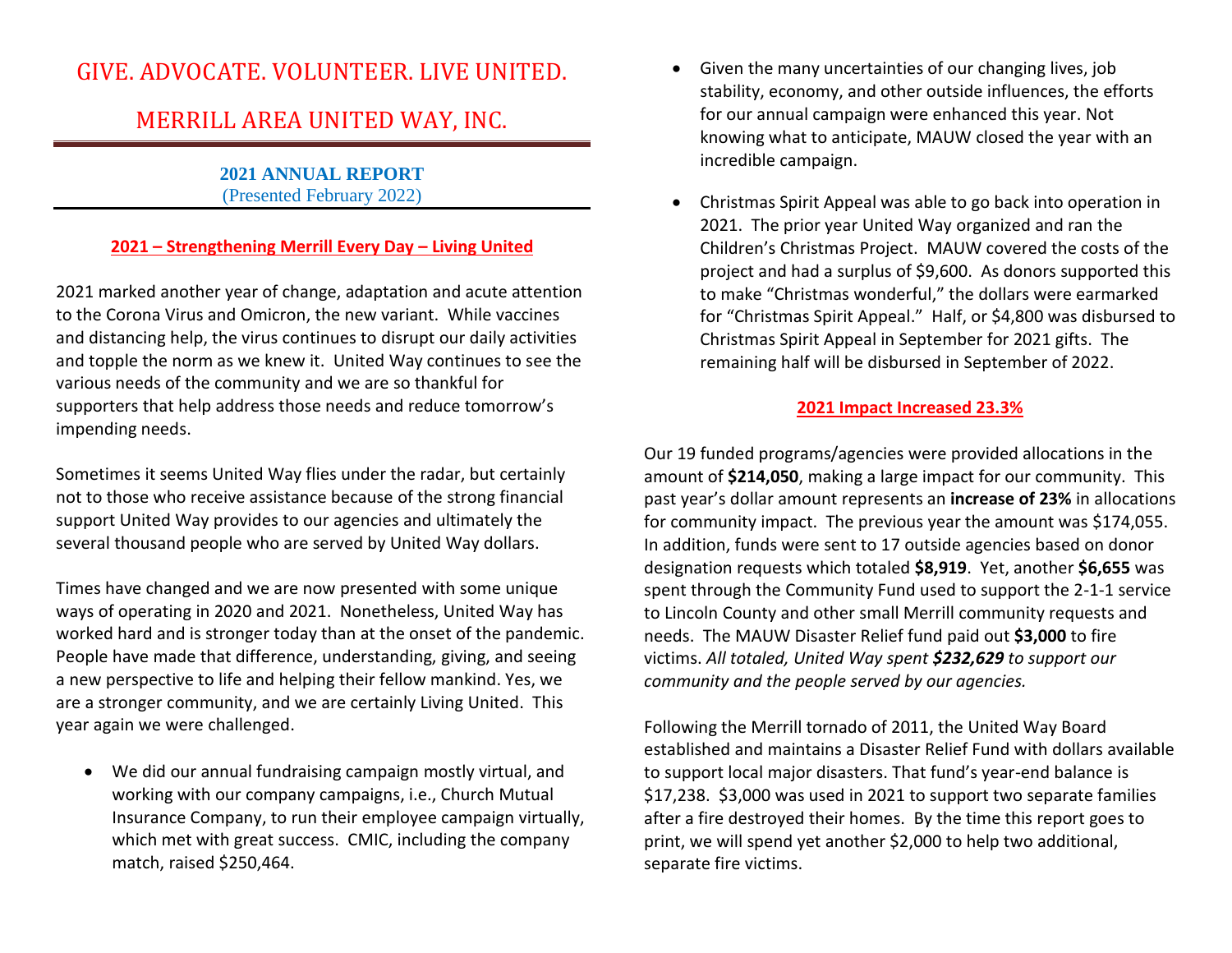## **2021 ANNUAL REPORT – PAGE 2**

• In compliance with United Way Worldwide directives, our three major impact areas are: Health, Education, Basic Needs/Income.

**\_\_\_\_\_\_\_\_\_\_\_\_\_\_\_\_\_\_\_\_\_\_\_\_\_\_\_\_\_\_\_\_\_\_\_\_\_\_\_\_\_\_\_\_\_\_\_\_\_\_\_\_\_\_\_\_\_\_\_\_\_\_\_\_\_\_\_\_**

- Once again, the Board designated \$6,000 for the 2-1-1 Call Center to service Lincoln County for 2021. This call center is a key referral service connecting people with services they need.
- The United Way held its annual Board Planning Session, and continues to focus on prior year organizational goals, while looking at changing trends and addressing a few new goals. These prioritized goals include:
	- o *Recruit new companies for the 2021-2022 campaign.*
	- o *Public outreach and education to increase community knowledge of the Merrill Area United Way.*
	- o *Establish a Childcare Coalition, facilitate conversations, and support activities to increase childcare availability in the Merrill Area, particularly for summer care for working parents and infant care.*
	- o *Collect and communicate impact stories from agencies.*
	- o *Build relationships with our community agencies.*
- During our Board's spring planning meeting there was an in-depth discussion about the difficulties families have in finding daycare during the summer school break months. That evolved to identifying the lack of infant care in the Merrill area. A Childcare Coalition was organized to look at these issues. Research and discussion demonstrated the issues and answers to meeting childcare needs are very complicated and costly. The Coalition met regularly throughout 2021.
- We brought on additional business donors and worked hard to maintain our individual giving.
- The Board of Directors (either in person or virtually) visited our funded agencies to increase their understanding of the agency programs. This relationship is beneficial to both the Board and our agency representatives.
- Through the Community Fund we supported several requests.
- Allocation Teams met in November. The teams reviewed mid-year progress reports of all impact programs and evaluated the 19 submitted agency allocation applications for 2022 funding.
- Regular monthly articles ran in the Foto News to highlight United Way and the services supported.
- Media releases and interviews were done throughout the year.
- Two volunteers, Pat Burg and Joe Breaman II continue to enhance the United Way Facebook page and our website at merrillareaunitedway.org. Donors can contribute through PayPal on our site year-round.
- All United Way funded agencies provided a mid-year report demonstrating how they impact their clients through services offered.
- In December, concluding a very successful campaign, the Board approved allocations to the agencies. This year the amount didn't include the Church Mutual Insurance Company campaign match: as Church Mutual is sending that corporate match directly to the agencies.

## **2021 OPERATIONS**

- • Merrill Area United Way has complied with all United Way Worldwide compliance measures, filing all required documents and the very vigorous reporting. These included the annual Membership Certification and the Data Base II reports. *United Way Worldwide has annually acknowledged and credentialed our organization for meeting the standards of excellence.*
- The United Way 2020 finances were audited by Kerber Rose CPA's. MAUW met with acceptable accounting standards.
- All appropriate federal and state tax reporting were completed.
- Additionally, the Board ensures that all insurances are carried.
- Full oversight of all related employee records, tax reporting and filings are also accounted for.
- The Wisconsin Department of Finance Annual Report, our audited financial statements, our 990 Tax Forms and the Wisconsin Form 1952, and other State Credentials were filed by deadlines.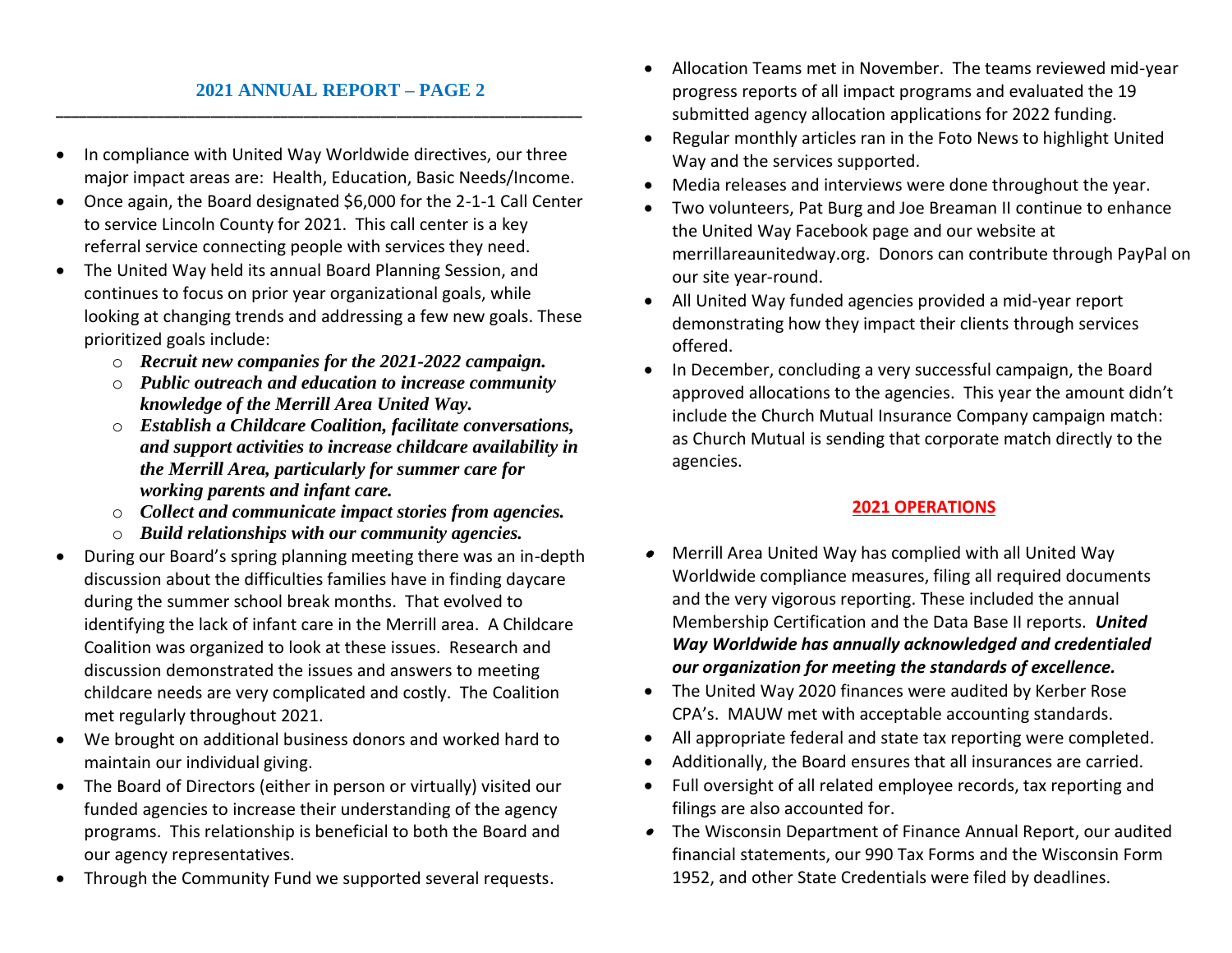#### **2021 ANNUAL REPORT – PAGE 3**

- • Executive Director Olsen actively participated in organizational development programs through United Way Wisconsin and the Central WI United Way Director meetings. Olsen concluded her service on the Wisconsin United Way Board of Directors.
- Reminding everyone that changes with our internet service provider caused an email address change. It is now [Delores.Olsen@merrillareaunitedway.org.](mailto:Delores.Olsen@merrillareaunitedway.org)

### **2021 AGENCY INFORMATION**

• United Way funds programs that impact people's health; education; and meeting their basic needs of food, shelter, electricity, and heat. Each agency/program brings important, necessary services to our local people in need.

*Here is a brief glimpse of a few services:*

*EDUCATION: Parkside Preschool Center, Big Brothers/Big Sisters, Boy Scouts, Girl Scouts, Merrill Safety Patrol, Family Resource Center, and Childcaring, Inc.*

*HEALTH AGENCIES: Healthy Minds for Lincoln County, Peaceful Solutions, Epilepsy Foundation, and Alzheimer's Association. INCOME-BASIC NEEDS: St. Vincent De Paul Outreach, Merrill Community Food Pantry, North Central Community Action Program, Merrill Community Homeless Center aka MAC Home, HAVEN, Salvation Army, Our Sisters House, and Christmas Spirit Appeal.*

- Healthy Minds for Lincoln County is a coalition supporting healthy choices regarding alcohol, drugs, and vaping and the effects these vices have on the social and emotional well-being of teens and others. Services are available to all Lincoln County residents. United Way dollars fund 1) Parent Pact 2) Promotion of Know (parent information and resources) 3) Mock Teen Bedroom and 4) Social Norms Project.
- Big Brothers/Big Sisters has two Merrill programs, school-based and community-based. They match adult and/or high school

students (bigs) with younger kids (littles) to give them a reliable person to talk to, interact with, and do special activities with. Another program called Bigs with Badges, matches police and fire department officers with kids. Several kids are served in Merrill.

- Peaceful Solutions Counseling provides counseling for families struggling with AODA. This year their new Executive Director shared information saying starting this past May, Telehealth became covered by insurance. This opened another avenue for individuals to seek treatment. Some even found they preferred telephone visits to in person meetings. They do goal setting and twice a year assess the progress of the individual clients. They counseled and support more than 50 Lincoln County clients the first half of 2021.
- MAC Home opened in March of 2019. Merrill's Homeless Center, now open almost three years has now provided over 4,000 safe stay nights for clients – impacting almost 300 people, of which about 19% are children. With trained staff on premises 24/7/365 days, they can counsel and guide clients toward independent living. MAUW also funds another homeless shelter called Our Sister Place in Tomahawk, which has demonstrated great services and assistance to homeless as well.
- HAVEN provides a wide range of services, including shelter, to individuals and families affected by domestic violence and sexual assault. HAVEN can house up to 24 individuals in 6 rooms. HAVEN provides unduplicated services to an estimated 300 plus people a year, about 30% children.
- So many agencies, 1,000's of successful stories!
- With many of the United Way funded agencies, volunteer opportunities are available. Visit their websites for more information.

#### **2021 INITIATIVES**

• Continue MAUW marketing momentum including ongoing development of the United Way website and Face Book page to increase usage, value, links, and focus on user ease.